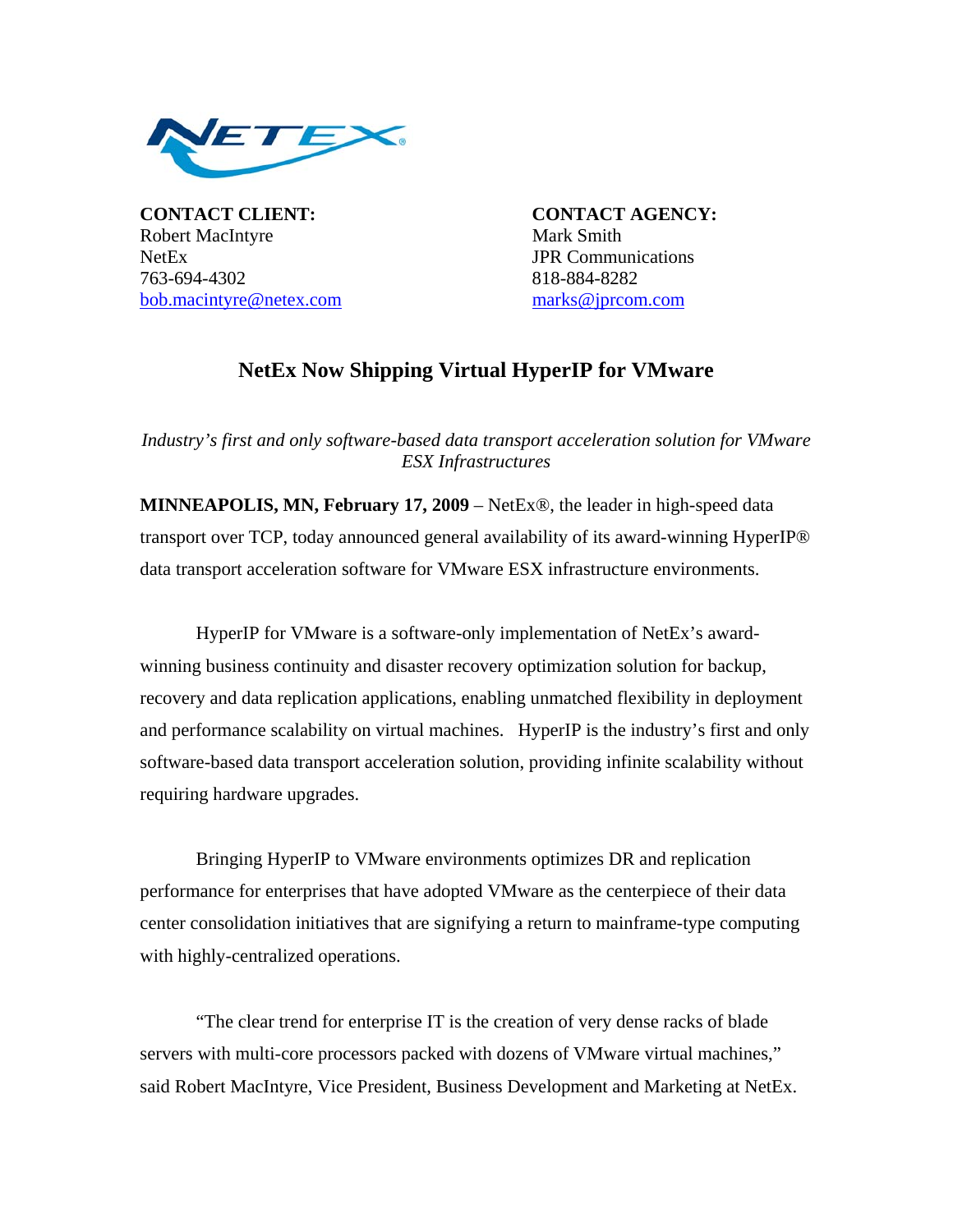"HyperIP solves the challenge of enabling all of these virtual machines to rapidly replicate and recover data to and from remote sites without the excessive spending for additional bandwidth or costly WAN optimization appliances that lack any performance scalability. Very simply, in this era of economic caution, HyperIP enables enterprises to do more with their current infrastructure and maximize their hardware and bandwidth ROI."

HyperIP for VMware delivers unmatched performance in accelerating BC/DR operations by moving TCP data more efficiently using patent-pending technology. It accelerates and optimizes the industry-leading VMware-enabled data replication and file transfer applications – including Symmetrix Remote Data Facility from EMC, NetApp's SnapVault and Hitatchi Data Systems' TrueCopy -- by aggregating multiple data replication applications over a shared connection while mitigating the inherent network latency and network disruption for long-distance remote TCP/IP data transmissions.

The innovative scalable software design at the core of HyperIP enables customers to choose from a variety of scalable configurations, based upon bandwidth required, with data rates ranging from 1 Mb/s up to 800MB/s and beyond. If a customer's speed requirements change they can enable HyperIP for higher data rates via a simple software key, eliminating the cost and complexity of competitive products that are designed with hardware-enforced speed limitations that require forklift hardware upgrades -- both at the local data center and remote site – to achieve higher data rates.

Virtual HyperIP for VMware is currently available with pricing starting at less than \$1,800 US list.

## **About NetEx**

Formed in 1999 as a spin-off of Storage Technology Corporation (StorageTek®), privately-held NetEx has provided the world's fastest data transport in the industry, along with guaranteed data delivery, for over 20 years to more than 100 of the world's largest and most sophisticated organizations, including some of the most prestigious providers of financial, transportation and telecommunications services and government entities. Customers include BP, Telstra, NTT, Verizon, BellSouth, Qwest, Royal Bank of Scotland Group, LloydsTSB, NDC Health, IRS, American, Lufthansa, Northwest, United